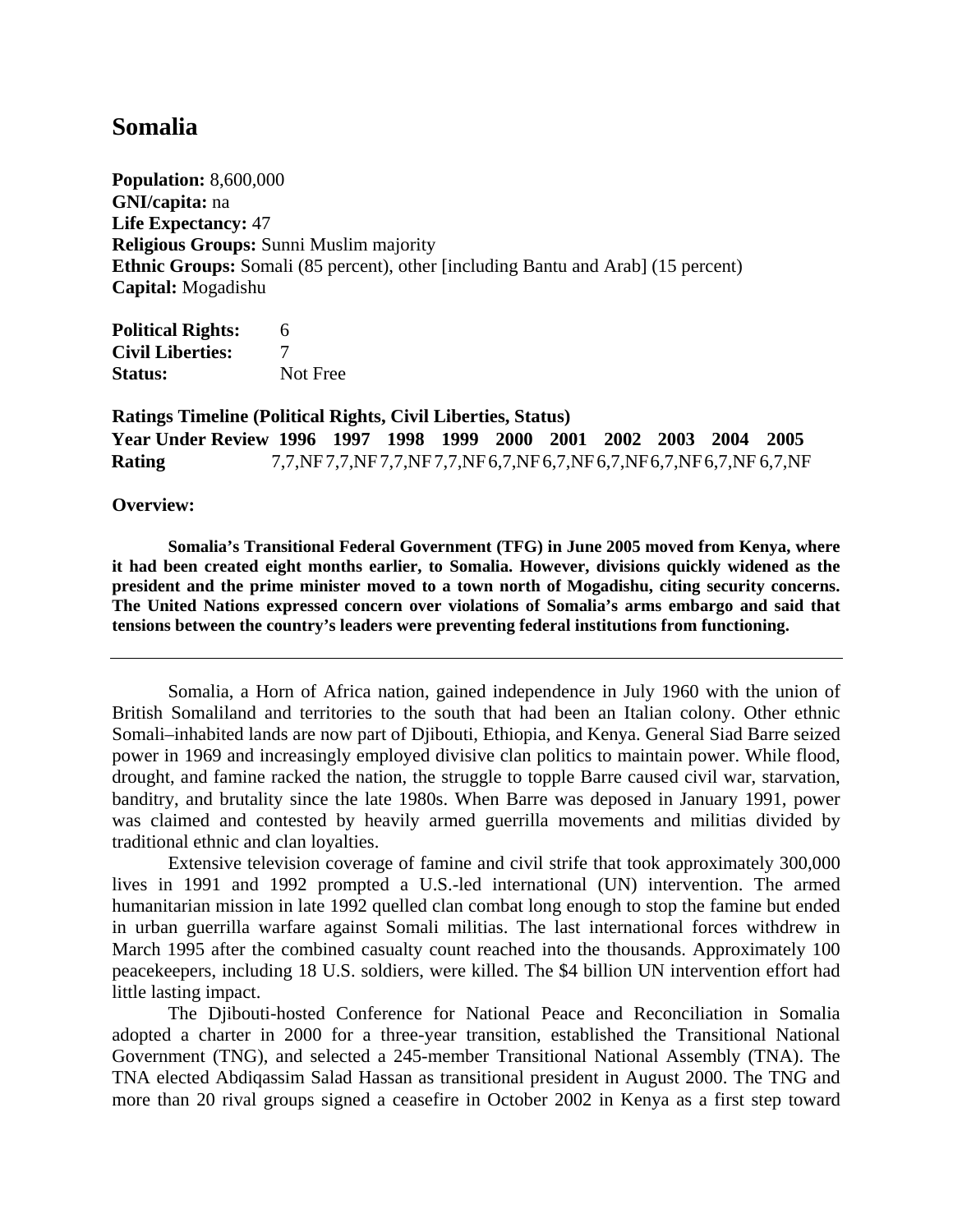establishing a federal system of government. However, over the next year, the talks deadlocked when some faction leaders dropped out to form their own parallel talks in Mogadishu.

The faltering peace process was revitalized at a national reconciliation conference in Nairobi in 2004. Under the guidance of the Intergovernmental Authority on Development (IGAD), a grouping of seven Horn of Africa countries acting as mediators, Somali delegates concluded the contentious process of forming a 275-member parliament, the Transitional Federal Assembly (TFA), in August 2004 as part of the new transitional government. In October 2004, legislators elected Abdullahi Yusuf, an Ethiopian-backed career soldier and leader of the breakaway enclave of Puntland, to a five-year term as president of Somalia's Transitional Federal Government (TFG). The choice of Yusuf as president was divisive and controversial, according to the Brussels-based think tank International Crisis Group (ICG), which called Yusuf the "archetypal Somali warlord."

Despite substantial progress in realizing the goals of the peace talks, intermittent clashes continued to erupt between various rival factions throughout the country, resulting in the deaths of hundreds of civilians. In August 2004, the new TFG, consisting of the 275-member TFA, replaced the TNG. The country's four largest clans were each given 61 seats, and an alliance of minority clans took the remaining 31.

Under the Somali National Charter adopted in 2003 and amended in early 2004, Yusef appointed Ali Muhammad Gedi, a prominent member of the political arm of the United Somali Congress, as his prime minister in November 2004. Under the interim charter, Gedi will lead a five-year central government. That government faces the daunting tasks of enforcing a ceasefire among warring clan-based militias, forming a new police force and army, and rebuilding the economic infrastructure.

In June 2005, some members of the newly formed TFG moved to Mogadishu from Kenya. However, other TFG members, including the president and prime minister, moved to the town of Jowhar, about 55 miles north of the capital, citing security concerns. Divided both literally and figuratively, with some members seated in Mogadishu and others in Jowhar, the government has barely been able to function. At issue are where the government should be located and whether a peacekeeping force should be deployed to the country.

In October, UN secretary-general Kofi Annan said that friction among Somalia's leaders was preventing the country's federal institutions from functioning effectively. He expressed concern that the political tensions had prompted "military preparations" on both sides. The United Nations said that there was an increase in the flow of arms and ammunition into Somalia in violation of the arms embargo imposed 13 years ago. The government has denied violating the embargo. In November, IGAD called for the lifting of the arms embargo, saying that the transitional government would then be able to establish security institutions, and also recommended the deployment of military observers.

Several key cabinet ministers and legislators strongly oppose any moves to include soldiers from countries bordering Somalia in the peacekeeping force proposed by President Yusuf. The proposed mandate of the force would include "peace enforcement," and it would be seen as partisan, according to the ICG. It said that for peacekeepers to become embroiled in the Somali conflict would undermine both the prospects for peace and the development of the African Union's peacekeeping capacity. No deployment will succeed, it said, without broad consensus on the force. Many Somalis do not believe that frontline states would be impartial participants in a peacekeeping force.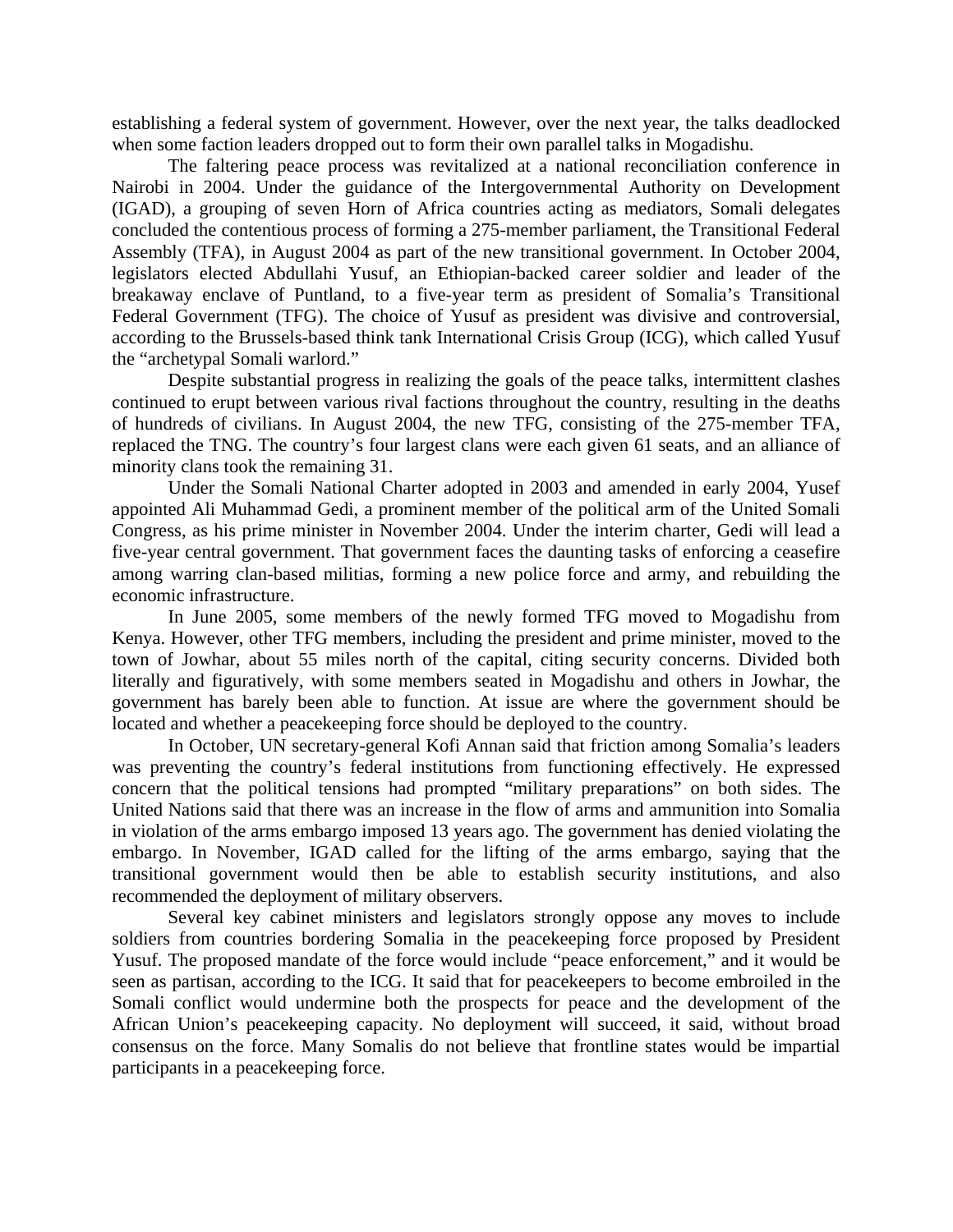The region of Somaliland has exercised de facto independence from Somalia since May 1991, although it has failed to gain international recognition. A clan conference led to a peace accord among its clan factions in 1997, establishing a presidency and bicameral parliament with proportional clan representation. Somaliland is far more cohesive than the rest of the country, although reports of some human rights abuses persist. A referendum on independence and a new constitution were approved in Somaliland in May 2001, opening the way for a multiparty system. Dahir Riyale Kahin of the ruling Unity of Democrats party emerged as the winner of historic Somaliland presidential elections in 2003. International observers declared the voting to be free and fair. The United Nations has praised efforts by Somaliland to establish democracy and stability. The ruling Unity of Democrats won 33 of the 82 seats in parliamentary elections in October 2005, and the opposition Kulmiye (Solidarity) and Justice and Welfare parties took 28 and 21 seats, respectively. Nearly 250 candidates contested the polls. International observers said the elections fell short of several international standards but were conducted in a generally peaceful, free, and fair manner.

 The region of Puntland established a regional government in 1998, with a presidency and a single-chamber quasi legislature known as the Council of Elders. Political parties are banned. The traditional elders chose Abdullahi Yusuf, now the new president of Somalia, as the region's first president for a three-year term. After Jama Ali Jama was elected to replace him in 2001, Yusuf refused to relinquish power, claiming that he was fighting terrorism. Yusuf seized power in 2002, reportedly with the help of Ethiopian forces. With the election of Yusuf as the transitional president of Somalia, the Puntland parliament elected General Adde Musse as president in January 2004.

Somalia is a poor country where most people survive as pastoralists or subsistence farmers. A report by the United Nations in August 2005 said nearly a million people in Somalia were in need of immediate humanitarian assistance as a result of drought and conflict. More than a decade of conflict and a persistent drought have devastated the country's agricultural and livestock production.

## **Political Rights and Civil Liberties:**

Somalis cannot change their government democratically. The 2000 elections marked the first time Somalis had an opportunity to choose their government on a somewhat national basis since 1969. Some 3,000 representatives of civic and religious organizations, women's groups, and clans came together under the auspices of the IGAD, following Djibouti-hosted peace talks, to elect a transitional parliament in August 2000. In August 2004, the new 275-member parliament, the TFA, came into existence. Abdullahi Yusuf, leader of the breakaway enclave of Puntland, was elected to a five-year term as president.

Somalia was ranked 144 out of 159 countries surveyed by Transparency International in its 2005 Corruption Perceptions Index.

 Somalia's charter provides for press freedom, but journalists face threats and harassment. The country has about 20 privately owned newspapers, a dozen radio and television stations, and several internet websites. Most of the independent newspapers or newsletters that circulate in Mogadishu are linked to a specific faction. Although journalists face harassment, most receive the protection of the clan supporting their publication. The former transitional government launched its first radio station, Radio Mogadishu, in 2001. Press freedom is very limited in the country's two self-declared autonomous regions of Somaliland and Puntland.